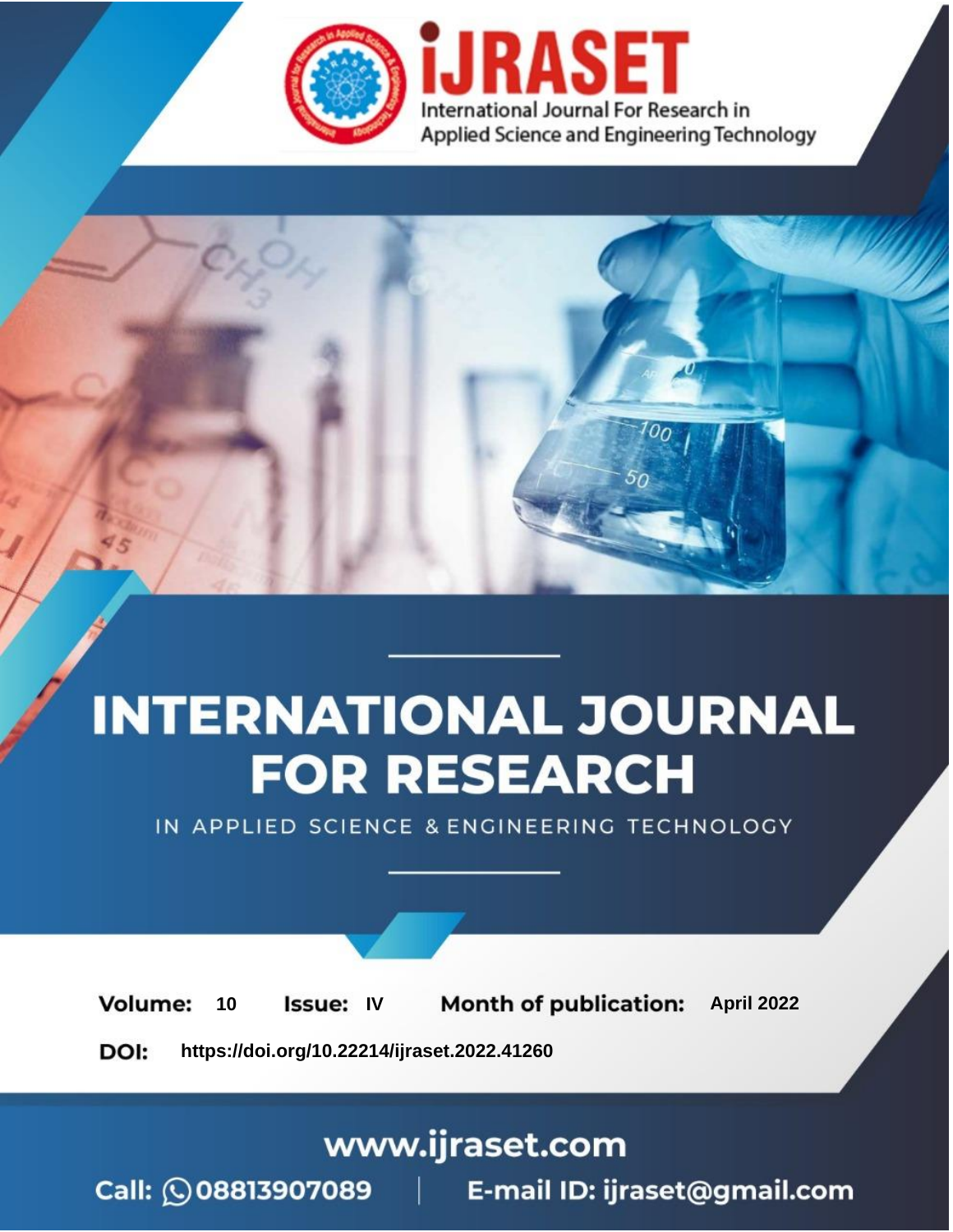International Journal for Research in Applied Science & Engineering Technology (IJRASET**)**  *ISSN: 2321-9653; IC Value: 45.98; SJ Impact Factor: 7.538 Volume 10 Issue IV Apr 2022- Available at www.ijraset.com*

### **Image Denoising With Contourlet Transform**

Smita Vasant Tempe<sup>1</sup>, Asst. Prof. Ruhina Quazi<sup>2</sup> *1, 2Anjuman College of Engineering and Technology, Sadar, Nagpur-17*

*Abstract: Sound causes image degradation during detection, processing, signal processing, and transmission through sound channels. Noise removal is a technique for eliminating noise from photographs. Denoising refers to the process of removing*  noise from a picture. In this paper we have proposed a novel algorithm was built based on a variable called "contourlet *transform" is a term used to describe the transformation of a contourlet This algorithm is significantly more effective. in image extraction than the wavelet technique and especially the shock wave's elimination. The parameters were set. when wavelet and contourlet are compared SNR and IEF transforms The findings show that in terms of performance, the suggested approach outperforms the wavelet*

#### **I. INTRODUCTION**

Many forms of noise, such as salt and pepper noise, Gaussian noise, Poisson noise, and Speckle noise, can contaminate digital pictures. Noise is often accumulated during image capture and transmission. The random occurrences of black and white pixels in photographs are known as salt and pepper noise, while Gaussian noise is statistical noise with a probability density function equal to that of the normal distribution, often known as the Gaussian distribution. In picture denoising, the wavelet transform works effectively. The stationary wavelet transform (SWT) and the translation invariant wavelet transform (TIWT) produce smaller meansquare-errors than the regular wavelet transform, and image reconstruction using SWT or TIWT is perceptually more delicate and smoother with much less observable art if compared to the regular wavelet transform. However, because the 2D wavelet transform employed in image processing is essentially a tensor-product implementation of the 1D wavelet transform, it fails to keep directional edges in pictures and is ineffective in portraying contours (curves) that are neither horizontally or vertically oriented. Curvelet was created in an attempt to better effectively represent curves. However, implementing the curvelet transform in discrete form is not straightforward. Thus, a contour let transform is proposed for image denoising to circumvent this novel technique. Laplacian pyramid and two-dimensional directional filter banks are used to perform the contourlet transform, which may hold multi resolution, localisation, virtually critical sampling, variable directionality, and anisotropy all at the same time. Consider an input signal  $x(t)$  and a noisy signal n in the image denoising process (t). To get noisy data, combine these elements. y(t)

y(t)=x(t)+n(t) …………..(1)

Coutourlet is a two-dimensional picture representation method that uses actual data. The transform is made up of two layers of filters: Multi-scale decomposition is achieved using the Laplacian pyramid transform, and multi-direction decomposition is achieved using a directional filter bank. Contourlet transform allows for flexible multi-resolution and multi-direction decomposition while retaining the image's basic feature. Unlike curvelet transform, contourlet transform starts with a discrete domain digital conversion, then extends to a continuous domain and analyses its attributes. It may be more convenient to display the simulation in this manner. The images utilised in this project for experimentation are all gray-scale photos. They are devoid of any colour information. They represent the image's brightness. This picture has eight bits per pixel, which implies it may have up to 256 brightness levels (0-255). A '0' symbolises black, whereas a '255' denotes white. The multiple grey levels are represented by values ranging from 1 to 254. Intensity pictures are sometimes referred to as intensity images since they carry the intensity information.

#### **II. LITERATURE REVIEW**

Noise in digital photographs is discovered to be additive white Gaussian noise (AWGN), which has a Gaussian probability distribution and has uniform power throughout the whole bandwidth. AWGN has traditionally been reduced by linear spatial domain filters like the Mean filter and the Wiener filter [3,4,5]. The spatial mean filters are a type of sliding window filter that substitutes the computed mean value for the centre value. Linear approaches are mathematically simple, but they have the drawback of causing blurring. They also don't work well when there's signal-dependent noise present.

Klaus Rank and Rolf Unbehauen [6] devised an adaptive standard recursive low pass filter that evaluated the three local image attributes edge, spot, and flats as adaptive areas with Gaussian noise. In many circumstances, employing linear filtering to remove noise from a picture causes blurring.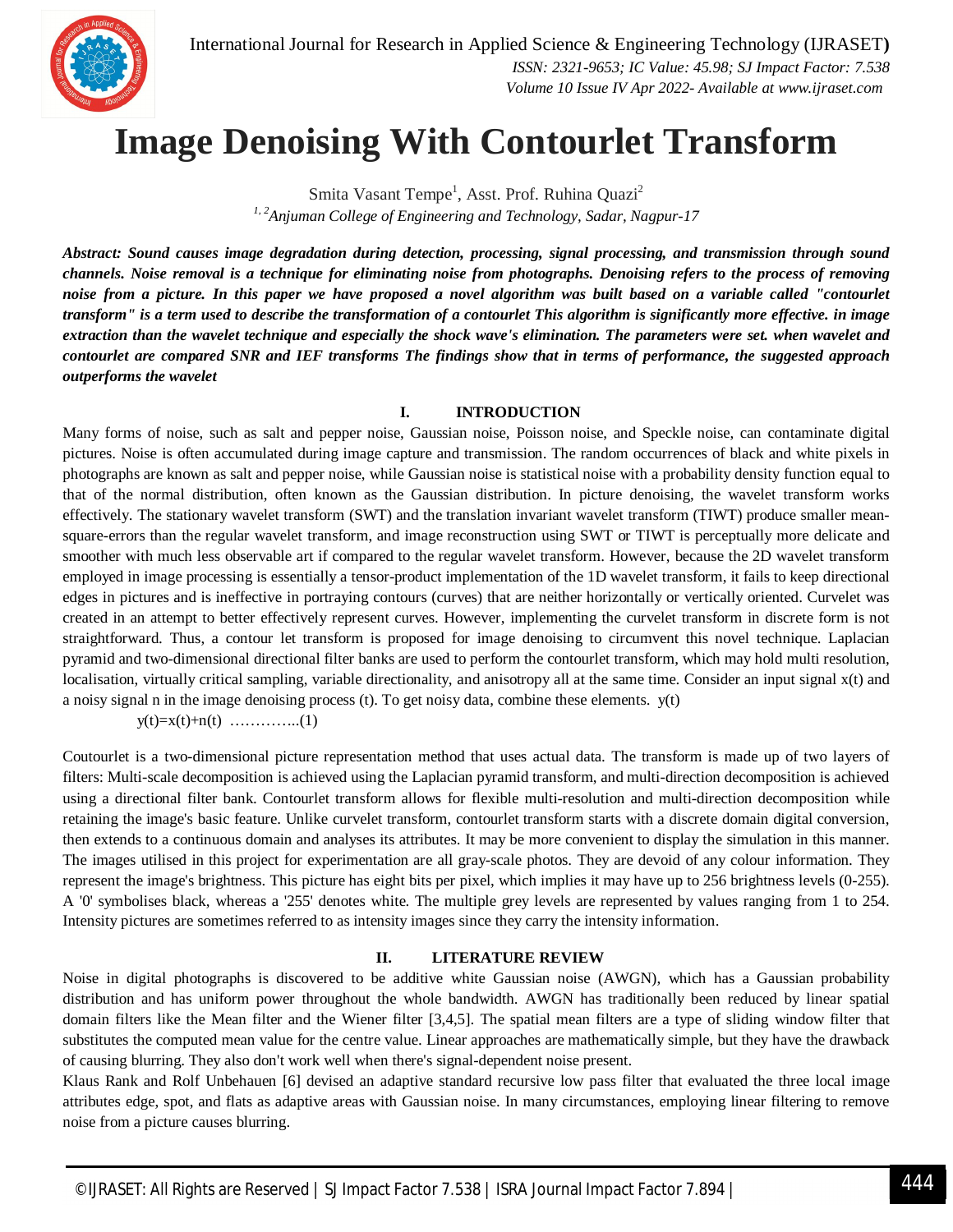

International Journal for Research in Applied Science & Engineering Technology (IJRASET**)**  *ISSN: 2321-9653; IC Value: 45.98; SJ Impact Factor: 7.538 Volume 10 Issue IV Apr 2022- Available at www.ijraset.com*

To overcome the aforementioned drawbacks, nonlinear filters [5] are designed. Because the spatial relations of the grey values of neighbour pixels may detect the objects in an image, nonlinear filters govern the direction and/or degree of averaging with the local contents of neighborhood pixels. The median filter is a well-known nonlinear filter. Tukey [7] invented the median filter in 1970. The median filter is currently widely used to reduce noise and smooth pictures. The difficulty with a simple median filter is that it only works well for suppressing low-density impulsive noise. To enhance the ordinary median filter, Hakan et al.[8] employed a topological median filter. The topological median filters outperform ordinary median filters in terms of keeping edge sharpness. Yanchun et al. [9] developed an image denoising technique based on an average filter with maximizing and minimization for smooth areas, a unidirectional Median filter for edge regions, and a median filter for indefinite regions. Picture deterioration due to blurring or artefacts caused by a filtering scheme is not acceptable when constructing a filtering technique for image data. The following requirements should be met in the ideal situation:

- *1)* Preserve object boundaries and detailed structures to reduce information loss.
- *2)* Effectively eliminate noise in areas with similar physical features. Recent advancements based on bilateral filtering solve the fundamental disadvantages of traditional spatial filtering and considerably increase image quality while meeting the abovementioned main requirements 1.

#### **III. PROPOSED WORK**

The Contourlet transform is a directed transform that could capture contour and fine features in an image. The discrete domain creation is followed by sparse growth in the continuous domain in this transformation. The primary distinction between Contourlet and other transformations is that it employs the Laplacian pyramid [4,5] as well as the Directional Filter Banks [1, 3]. As a result, not only are edge discontinuities detected, but they are also converted into continuous domains. The Contourlet Transformation is depicted in the diagram below, where the input picture has frequency components such as LL (Low Low), LH (Low High), HL (High Low), and HH (High High)





- *A. Algorithm description*
- *1)* The process starts with the noisy image.
- *2)* The decomposition procedure is used to turn this image into the Contourlet Transform domain. The coefficients are determined in Wavelet using scaling and a wavelet filter. However, in Contourlet, we use non-separable filter banks to construct discretedomain multiresolution and multi-direction Using contour sectors and the so-called Contourlet transform, this architecture produces flexible multiresolution, local, and directed picture expansion.
- *3)* Thus from the decomposition process the coefficients are determined.
- *4)* Then for each noisy image pixels, the variance is estimated.
- *5)* The resultant values are then compared with a threshold value to determine whether the pixel is corrupted or not.
- *6)* If the pixels are corrupted, they are suppressed or modified. Otherwise the pixels are preserved for further process.
- *7)* Then all the resultant coefficients are reconstructed which results in denoised image.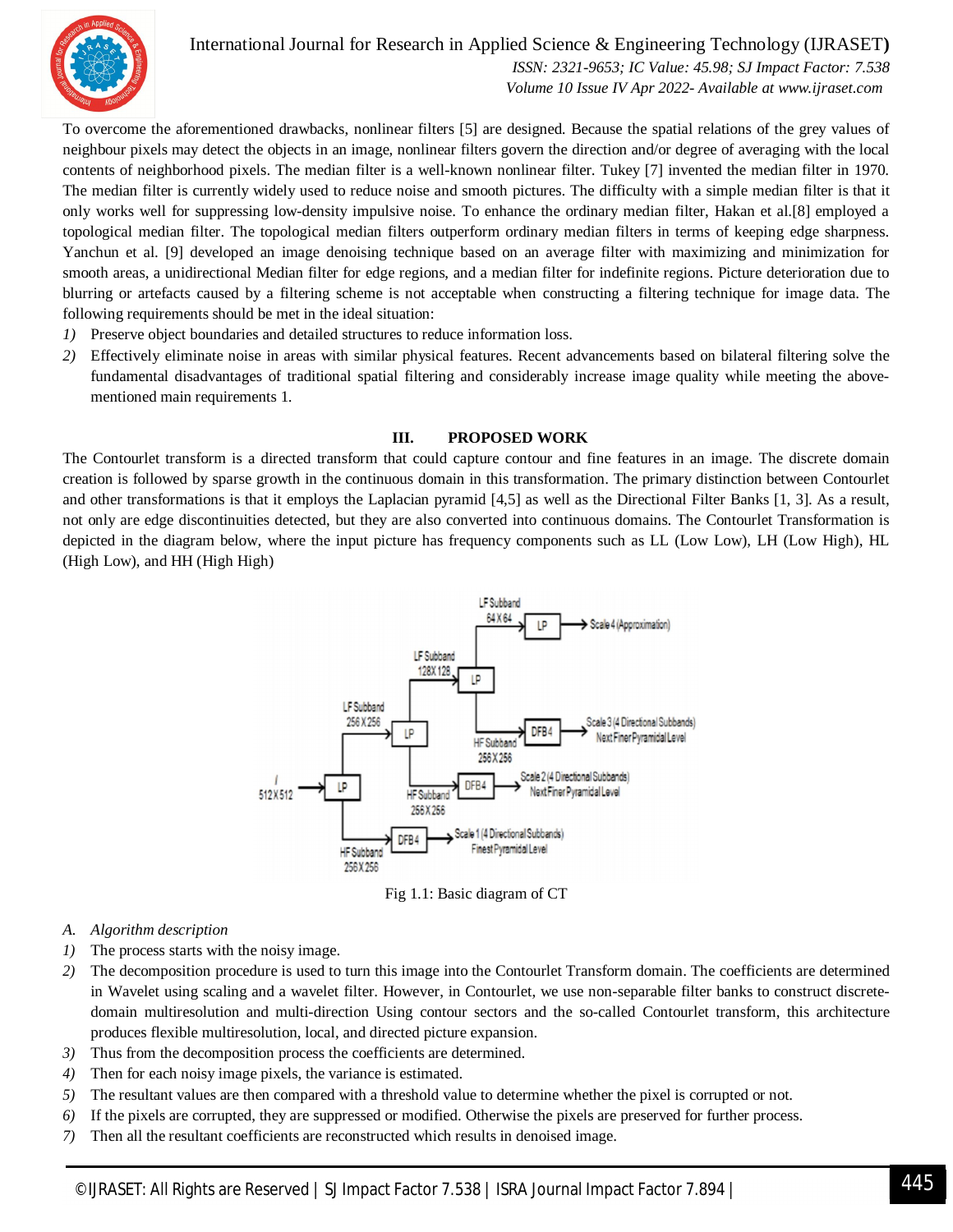

#### International Journal for Research in Applied Science & Engineering Technology (IJRASET**)**  *ISSN: 2321-9653; IC Value: 45.98; SJ Impact Factor: 7.538*

 *Volume 10 Issue IV Apr 2022- Available at www.ijraset.com*

#### *B. Thresholding*

Generally for denoising, the coefficients of the noisy image are compared with the threshold value. These threshold values are either obtained by trial and error method. Since human eyes are very sensitive to intensity of neighboring pixel values, in image denoising techniques, the variance in homogeneous regions must be less. Considering the threshold values depending on the variance, the noise level in the corrupted image still decreases. In this algorithm, a threshold value is set based upon the variance of the corrupted image. Based upon the results from various variance levels (nvar), the threshold is fixed. The intensity of the noise being added to the image (th) and the standard deviation of the noise less image (sigma) are also the deciding factors in fixing the threshold values. Based upon the various results obtained, we deduce that the threshold values must be fixed depending upon the high noise level and low noise level. In Speckle noise, the default variance level is 0.04, so considering Speckle noise variance (nvar) above

$$
Y_{\text{low}}[n] = \sum_{k=n-\infty}^{\infty} x[k]g[2n-k]
$$

$$
Y_{\text{low}}[n] = \sum_{k=-\infty}^{\infty} x[k]h[2n-k]
$$

as high noise level and below 0.05 as low noise level, we introduced two threshold values separately. The results also prove that this two separate threshold values improve the denoising ability of the algorithm. Now to reconstruct the image, the coefficients above the threshold values are retained for Contourlet reconstruction and the coefficients below the threshold values are suppressed. The retained coefficients are reconstructed to obtain the Denoised image. This process is shown in the figure 2.1.

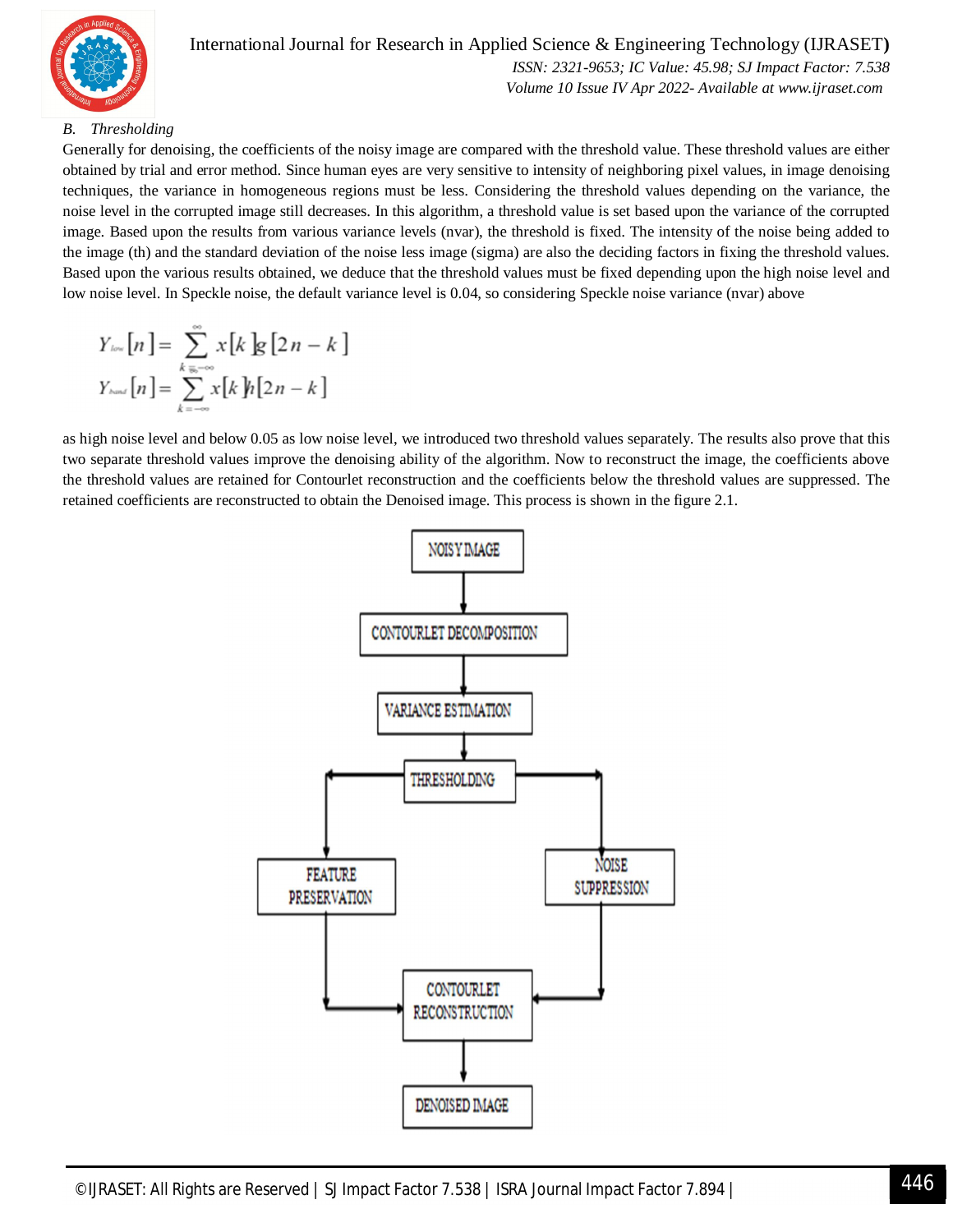

#### International Journal for Research in Applied Science & Engineering Technology (IJRASET**)**

 *ISSN: 2321-9653; IC Value: 45.98; SJ Impact Factor: 7.538*

 *Volume 10 Issue IV Apr 2022- Available at www.ijraset.com*

#### **IV. RESULT**

For denoising, the standard test picture is used. PSNR, MSE and Visual quality assessment are the evaluation metrics used to compare Wavelet with the proposed technique employing Contourlet Transform. Have used three noises and also an additional noise level feature has been added to the project. The output parameters have been observed with different noise levels. The denoised image is obtained at the output. GUI has been provided in the project for proper accessibility.

| Sr. no         | Noise Type     | Noise level | <b>MSE</b> | <b>PSNR</b> | <b>SSI</b>        | Time elapsed |
|----------------|----------------|-------------|------------|-------------|-------------------|--------------|
|                |                | (dB)        |            |             | (Structural       |              |
|                |                |             |            |             | Similarity Index) |              |
| 1              | Gaussian Noise | 5           | 0.02       | 74.12       | 0.996             | 16.5         |
| $\overline{2}$ | Gaussian Noise | 10          | 0.006      | 69.78       | 0.999             | 18.60        |
| 3              | Gaussian Noise | 15          | 0.020      | 65.04       | 0.999             | 16.44        |
| 4              | Gaussian Noise | 20          | 0.027      | 63.68       | 0.999             | 16.53        |
| 5              | Rayleigh Noise | 5           | 0.005      | 69.71       | 0.999             | 17.39        |
| 6              | Rayleigh Noise | 10          | 0.007      | 67.449      | 0.998             | 17.79        |
| 7              | Rayleigh Noise | 15          | 0.010      | 65.94       | 0.998             | 17.96        |
| 8              | Rayleigh Noise | 20          | 0.015      | 65.02       | 0.997             | 18.07        |
| 9              | Rician         | 5           | 0.002      | 73.95       | 0.999             | 16.23        |
|                | Noise          |             |            |             |                   |              |
| 10             | Rician         | 10          | 0.002      | 73.85       | 0.999             | 16.30        |
|                | Noise          |             |            |             |                   |              |
| 11             | Rician         | 15          | 0.010      | 67.99       | 0.999             | 16.85        |
|                | Noise          |             |            |             |                   |              |
| 12             | Rician         | 20          | 0.039      | 63.33       | 0.997             | 16.45        |
|                | Noise          |             |            |             |                   |              |

Table 1.1 Output result for denoised image

The contourlet transform is thus an efficient denoising system for images

#### **V. CONCLUSION**

The elimination of noise from images is covered in this study. As a result, the novel suggested Contourlet transformation-based approach is shown to be more efficient than the wavelet algorithm in Image Denoising, notably for noise removal. This is based on a test image that has been corrupted with gaussian, Rayleigh, and Rician noise with different noise levels such as 5, 10, 15, and 20. In terms of PSNR, MSE values, and visual viewpoint, the obtained findings in qualitative and quantitative analysis suggest that the proposed method outperforms the wavelet. MATLAB 10 R2007b is used to implement the algorithms.

#### **REFERENCES**

- [1] W.Y. Chan, N.F. Law, W.C. Siu, "Multiscale feature analysis using directional filter bank," Proceedings of the 2003 Joint Conference of the Fourth International Conference on Information, Communications and Signal Processing, December 2003, pp. 822-826.
- [2] M. N. Do and M. Vetterli, "Contourlets: a Directional Multiresolution image representation," Proceedings of 2002 IEEE International Conference on Image Processing, vol. 1,2002, pp 357-360.
- [3] M. N. Do and M. Vetterli, "Pyramidal directional filter banks and curvelets," Proc. IEEE Int. Conf. on Image Proc., vol. 3, 2001, pp. 158-161.
- [4] P. J. Burt and E. H. Adelson, "The Laplacian pyramid as a compact image code," IEEE Trans. Commun., vol. 31, no. 4, 1983, pp. 532– 540.
- [5] Zhiling Longa, b and Nicolas H. Younana "Denoising of images with Multiplicative Noise Corruption", 13<sup>th</sup> Europian Signal Processing Conference, 2005,,a1755.
- [6] Arivazhagan, S. "Some studies on texture image analysis using wavelet transform and its usage in few industrial applications". Ph.D. Thesis.2004
- [7] Kun Liu , Lei Guo, "Algorithm of image fusion based on finite ridgelet transform", Proceedings of SPIE The International Society for Optical Engineering, v 6786, MIPPR 2007: Automatic Target Recognition and Image Analysis; and Multispectral Image Acquisition, 2007
- [8] Fu-Chiang Tsui, Ching-Chung Li, Mingui Sun, Sclabassi, R.J. "A comparative study of two biorthogonal wavelet transforms in time series prediction" Systems, Man, and Cybernetics, 1997. 'Computational Cybernetics and Simulation'., 1997 IEEE International Conference on Volume 2, 12-15 Oct. 1997
- [9] Xia Jun Jun, Ni Lin; Miao, Y. "A new digital implementation of ridgelet transform for images of dyadic length" Information Technology and Applications, 2005. ICITA 2005. Third International Conference onVolume 1, 4-7 July 2005 Page(s):613 - 616 vol.1
- [10] Jean-Luc Starck, Candes E.J, Donoho D.L. "The curvelet transform for image denoising". Image Processing, IEEE TransactionsonVolume 11, Issue 6, June 2002 Page(s): 670 – 684
- [11] Arivazhagan S., Ganesan L., Subash Kumar T.G. "Texture classification using ridgelet transform". Computational Intelligence and Multimedia Applications, 2005. Sixth International Conference on 16-18 Aug. 2005 Page(s): 321 – 326
- [12] Singh M., Mandal M., Basu A. "Visual gesture recognition for ground air traffic control using the Radon transform".Intelligent Robots and Systems, 2005. (IROS 2005). 2005 IEEE/RSJ International Conference on 2-6 Aug. 2005